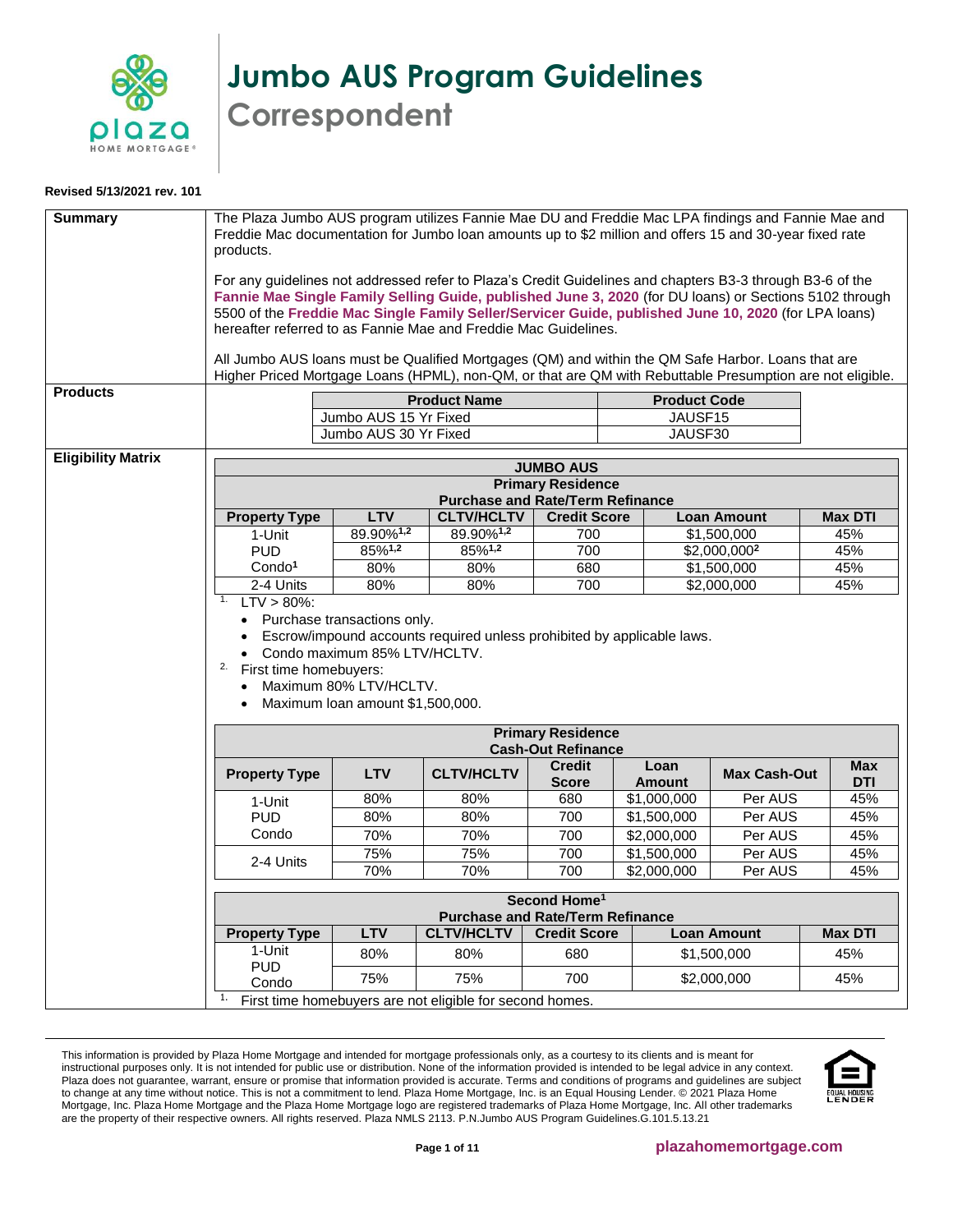|                  |                                                                                                                    | <b>Second Home</b><br><b>Cash-Out Refinance</b>                                                                                                                                                                                                                                                                                                                                                                                                                                                                                                                                                                                                                                                                                                                                                                                                                                                                                                                                                                                                                                                                                                                                                                                                                                                                                                                                                                                                                                                                                       |                                                                                                                                                                                                                                                                                                                                                                                                                                                                           |                                                                             |  |                       |                               |                |
|------------------|--------------------------------------------------------------------------------------------------------------------|---------------------------------------------------------------------------------------------------------------------------------------------------------------------------------------------------------------------------------------------------------------------------------------------------------------------------------------------------------------------------------------------------------------------------------------------------------------------------------------------------------------------------------------------------------------------------------------------------------------------------------------------------------------------------------------------------------------------------------------------------------------------------------------------------------------------------------------------------------------------------------------------------------------------------------------------------------------------------------------------------------------------------------------------------------------------------------------------------------------------------------------------------------------------------------------------------------------------------------------------------------------------------------------------------------------------------------------------------------------------------------------------------------------------------------------------------------------------------------------------------------------------------------------|---------------------------------------------------------------------------------------------------------------------------------------------------------------------------------------------------------------------------------------------------------------------------------------------------------------------------------------------------------------------------------------------------------------------------------------------------------------------------|-----------------------------------------------------------------------------|--|-----------------------|-------------------------------|----------------|
|                  | <b>Property</b><br><b>Type</b>                                                                                     | <b>LTV</b>                                                                                                                                                                                                                                                                                                                                                                                                                                                                                                                                                                                                                                                                                                                                                                                                                                                                                                                                                                                                                                                                                                                                                                                                                                                                                                                                                                                                                                                                                                                            | <b>CLTV/HCLTV</b>                                                                                                                                                                                                                                                                                                                                                                                                                                                         | <b>Credit</b><br><b>Score</b>                                               |  | Loan<br><b>Amount</b> | <b>Max Cash-Out</b>           | <b>Max DTI</b> |
|                  | 1-Unit                                                                                                             | 75%                                                                                                                                                                                                                                                                                                                                                                                                                                                                                                                                                                                                                                                                                                                                                                                                                                                                                                                                                                                                                                                                                                                                                                                                                                                                                                                                                                                                                                                                                                                                   | 75%                                                                                                                                                                                                                                                                                                                                                                                                                                                                       | 700                                                                         |  | \$1,000,000           | Per AUS                       | 45%            |
|                  | <b>PUD</b><br>Condo                                                                                                | 70%                                                                                                                                                                                                                                                                                                                                                                                                                                                                                                                                                                                                                                                                                                                                                                                                                                                                                                                                                                                                                                                                                                                                                                                                                                                                                                                                                                                                                                                                                                                                   | 70%                                                                                                                                                                                                                                                                                                                                                                                                                                                                       | 720                                                                         |  | \$1,500,000           | Per AUS                       | 45%            |
|                  |                                                                                                                    |                                                                                                                                                                                                                                                                                                                                                                                                                                                                                                                                                                                                                                                                                                                                                                                                                                                                                                                                                                                                                                                                                                                                                                                                                                                                                                                                                                                                                                                                                                                                       |                                                                                                                                                                                                                                                                                                                                                                                                                                                                           | Investment Property <sup>1</sup><br><b>Purchase and Rate/Term Refinance</b> |  |                       |                               |                |
|                  | <b>Property Type</b>                                                                                               | <b>LTV</b>                                                                                                                                                                                                                                                                                                                                                                                                                                                                                                                                                                                                                                                                                                                                                                                                                                                                                                                                                                                                                                                                                                                                                                                                                                                                                                                                                                                                                                                                                                                            | <b>CLTV/HCLTV</b>                                                                                                                                                                                                                                                                                                                                                                                                                                                         | <b>Credit Score</b>                                                         |  |                       | <b>Loan Amount</b>            | <b>Max DTI</b> |
|                  | 1-Unit<br><b>PUD</b>                                                                                               | 75%                                                                                                                                                                                                                                                                                                                                                                                                                                                                                                                                                                                                                                                                                                                                                                                                                                                                                                                                                                                                                                                                                                                                                                                                                                                                                                                                                                                                                                                                                                                                   | 75%                                                                                                                                                                                                                                                                                                                                                                                                                                                                       | 700                                                                         |  |                       | \$1,500,000                   | 45%            |
|                  | Condo<br>2-4 Units                                                                                                 | 70%                                                                                                                                                                                                                                                                                                                                                                                                                                                                                                                                                                                                                                                                                                                                                                                                                                                                                                                                                                                                                                                                                                                                                                                                                                                                                                                                                                                                                                                                                                                                   | 70%                                                                                                                                                                                                                                                                                                                                                                                                                                                                       | 700                                                                         |  |                       | \$2,000,000                   | 45%            |
|                  |                                                                                                                    |                                                                                                                                                                                                                                                                                                                                                                                                                                                                                                                                                                                                                                                                                                                                                                                                                                                                                                                                                                                                                                                                                                                                                                                                                                                                                                                                                                                                                                                                                                                                       | First time homebuyers are not eligible for investment property.                                                                                                                                                                                                                                                                                                                                                                                                           |                                                                             |  |                       |                               |                |
|                  |                                                                                                                    |                                                                                                                                                                                                                                                                                                                                                                                                                                                                                                                                                                                                                                                                                                                                                                                                                                                                                                                                                                                                                                                                                                                                                                                                                                                                                                                                                                                                                                                                                                                                       |                                                                                                                                                                                                                                                                                                                                                                                                                                                                           | <b>Investment Property</b><br><b>Cash-Out Refinance</b>                     |  |                       |                               |                |
|                  | <b>Property Type</b>                                                                                               | <b>LTV</b>                                                                                                                                                                                                                                                                                                                                                                                                                                                                                                                                                                                                                                                                                                                                                                                                                                                                                                                                                                                                                                                                                                                                                                                                                                                                                                                                                                                                                                                                                                                            | <b>CLTV/HCLTV</b>                                                                                                                                                                                                                                                                                                                                                                                                                                                         | <b>Credit</b><br><b>Score</b>                                               |  | <b>Loan Amount</b>    | <b>Max</b><br><b>Cash-Out</b> | <b>Max DTI</b> |
|                  | 1-Unit<br><b>PUD</b><br>Condo<br>2-4 Units                                                                         | 60%                                                                                                                                                                                                                                                                                                                                                                                                                                                                                                                                                                                                                                                                                                                                                                                                                                                                                                                                                                                                                                                                                                                                                                                                                                                                                                                                                                                                                                                                                                                                   | 60%                                                                                                                                                                                                                                                                                                                                                                                                                                                                       | 700                                                                         |  | \$1,500,000           | \$350,000                     | 45%            |
|                  | $\circ$<br>$\circ$<br>$\circ$<br><b>Self-Employed Borrowers:</b><br>Signed IRS Form 4506-C is required.<br>$\circ$ |                                                                                                                                                                                                                                                                                                                                                                                                                                                                                                                                                                                                                                                                                                                                                                                                                                                                                                                                                                                                                                                                                                                                                                                                                                                                                                                                                                                                                                                                                                                                       | Tax transcripts are required to be obtained from the IRS for the income being considered for qualification.<br>Wage transcripts are acceptable for W-2 borrowers.<br>Borrower pulled transcripts are not acceptable.<br>The IRS transcripts and the supporting income documentation must be consistent.<br>Tax transcripts are required to be obtained from the IRS for the income being considered for qualification.<br>Borrower pulled transcripts are not acceptable. |                                                                             |  |                       |                               |                |
| <b>Appraisal</b> | $\bullet$<br>$\bullet$<br>section.<br>$\bullet$                                                                    | The IRS transcripts and the supporting income documentation must be consistent.<br>All appraisals must be ordered and processed in compliance with Appraiser Independence Requirements<br>(AIR). Appraisals will be reviewed by Plaza and may also require a satisfactory CDA ordered by Plaza.<br>One full appraisal is required. Reduced appraisal requirements per AUS findings are not allowed.<br>Properties must be appraised within the twelve months that precede the date of the Note and Mortgage.<br>Appraisals must not be over 120 days old from the date of the Note. If appraisal is over 120 days old a<br>recertification of value is required.<br>Personal property may not be included in the purchase agreement/sales contract. Personal property items<br>should be deleted from the sales contract or reasonable value must be documented and the sales price<br>adjusted. Items that are customary to residential real estate transactions such as lighting fixtures, kitchen<br>appliances, window treatments and ceiling fans are not considered personal property for purposes of this<br>Transferred Appraisals: Not allowed.<br><b>Third Party Appraisal Review:</b><br>Loans with a Fannie Mae CU Score of <= 2.5 do not require any additional appraisal product.<br>LPA loans or loans with a Fannie Mae CU score > 2.5 will require a CDA ordered by Plaza.<br>○ A "Collateral Desktop Analysis - Jumbo (CDA) Pre-Fund" will be ordered by Plaza after the<br>underwriter has reviewed the appraisal. |                                                                                                                                                                                                                                                                                                                                                                                                                                                                           |                                                                             |  |                       |                               |                |
|                  | $\circ$                                                                                                            |                                                                                                                                                                                                                                                                                                                                                                                                                                                                                                                                                                                                                                                                                                                                                                                                                                                                                                                                                                                                                                                                                                                                                                                                                                                                                                                                                                                                                                                                                                                                       | The CDA is required to support the value of the appraisal. If the CDA returns a value that is<br>"Indeterminate" or if the CDA indicates a lower value than the appraised value by more than 10%,<br>then one (1) of the following requirements must be met:                                                                                                                                                                                                              |                                                                             |  |                       |                               |                |

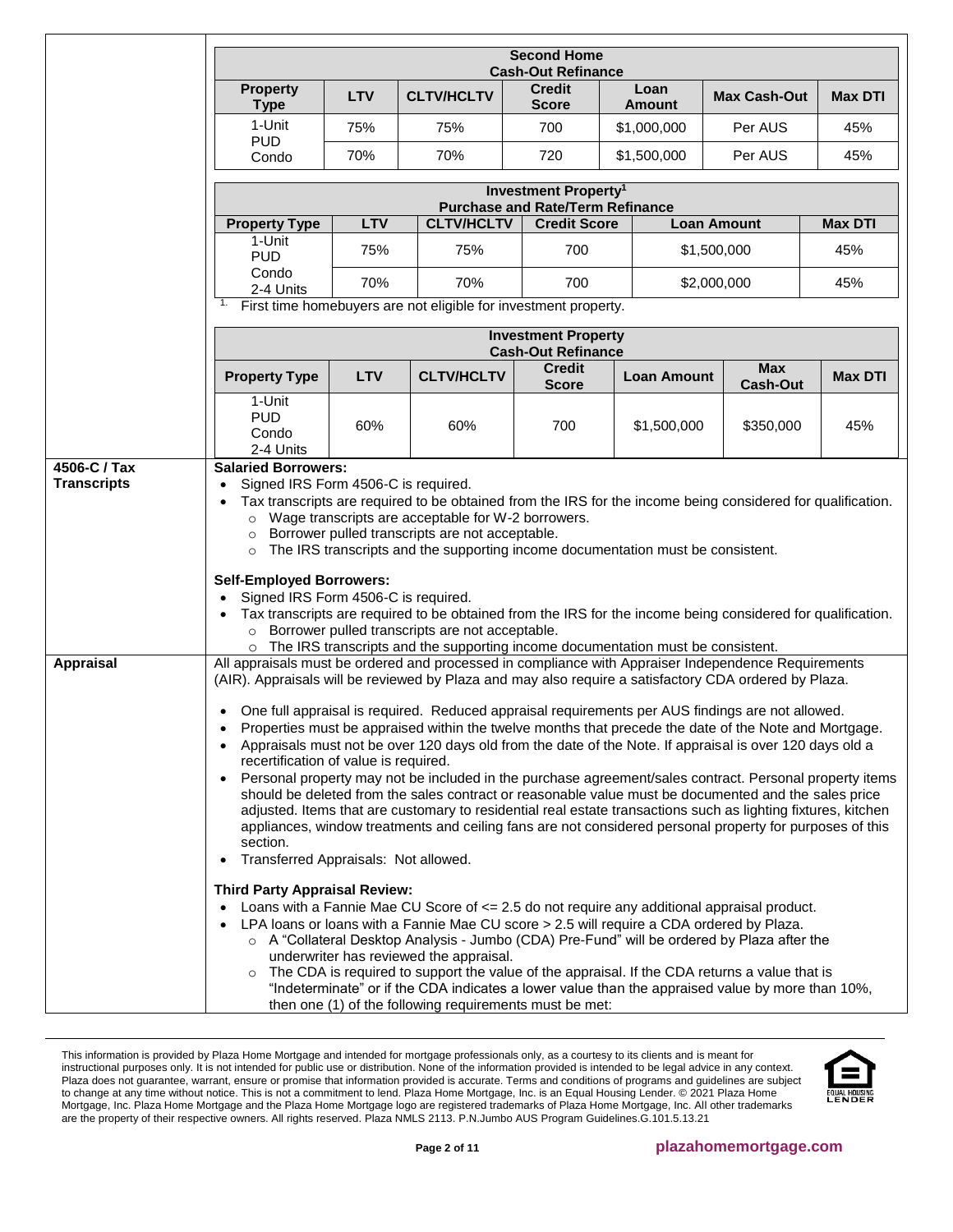|                             | o A Clear Capital BPO and a Clear Capital Value Reconciliation of Three Reports is required. The                                            |
|-----------------------------|---------------------------------------------------------------------------------------------------------------------------------------------|
|                             | Value Reconciliation will be used for the appraised value of the property. OR,                                                              |
|                             | ○ A field review or 2nd full appraisal may be provided. The lower of the two values will be used as the<br>appraised value of the property. |
| <b>ARM Adjustments</b>      | Reserved for future use.                                                                                                                    |
| Assets/Down                 | <b>Source of Funds:</b>                                                                                                                     |
| <b>Payment/Gifts</b>        | • Follow the requirements per the DU or LPA findings and Fannie Mae Guidelines (for DU) or Freddie                                          |
|                             | Mac Guidelines (for LPA). If a discrepancy exists between DU and the aforementioned Fannie Mae                                              |
|                             | Guide, or LPA and the aforementioned Freddie Mac Guide, the Guide requirements must be followed.                                            |
|                             | Gift funds (except gifts of equity) and minimum borrower contribution requirements are allowed per<br>$\bullet$                             |
|                             | Fannie Mae Guidelines (for DU) or Freddie Mac Guidelines (for LPA).                                                                         |
|                             | Gifts of equity are not allowed.<br>$\bullet$                                                                                               |
| <b>Borrower Eligibility</b> | <b>Eligible Borrowers:</b>                                                                                                                  |
|                             | All borrowers must have a valid Social Security Number                                                                                      |
|                             | U.S. citizens<br>$\bullet$                                                                                                                  |
|                             | Permanent resident aliens with evidence of lawful residency                                                                                 |
|                             | o Must be employed in the United States for the past 24 months.                                                                             |
|                             | Inter Vivos Revocable Trusts - Refer to Plaza's Living Trust Policy requirements.<br>$\bullet$                                              |
|                             | Non-Occupant Co-Borrowers are allowed per AUS findings<br>$\bullet$                                                                         |
|                             | First time homebuyer: A first time homebuyer is defined as a borrower who has not had ownership interest<br>$\bullet$                       |
|                             | in a property within the last three (3) years from the application date.                                                                    |
|                             | o Owner-occupied only                                                                                                                       |
|                             | o Maximum 80% LTV/CLTV                                                                                                                      |
|                             | $\circ$ Maximum \$1,500,000 loan amount                                                                                                     |
|                             | Maximum of four (4) borrowers per loan.                                                                                                     |
|                             | <b>Ineligible Borrowers:</b>                                                                                                                |
|                             | Borrowers with only an ITIN (individual taxpayer identification number)                                                                     |
|                             | Irrevocable trusts<br>$\bullet$                                                                                                             |
|                             | Corporations, limited partnerships, general partnerships, and LLCs<br>$\bullet$                                                             |
|                             | Borrowers who are party to a lawsuit<br>$\bullet$                                                                                           |
|                             | Borrowers with Diplomatic Immunity<br>$\bullet$                                                                                             |
|                             | Foreign Nationals.<br>$\bullet$                                                                                                             |
|                             | Land Trusts including Illinois Land Trust<br>$\bullet$                                                                                      |
|                             | Non-Permanent Resident Aliens (including DACA)<br>$\bullet$                                                                                 |
|                             | Life Estates<br>$\bullet$                                                                                                                   |
|                             | Guardianships<br>$\bullet$                                                                                                                  |
|                             | Borrowers with any ownership in a business that is Federally illegal, regardless if the income is not being<br>$\bullet$                    |
|                             | considered for qualifying                                                                                                                   |
| Credit                      | Credit Standards: For scenarios not specifically addressed below refer to Fannie Mae Guidelines (for DU)                                    |
|                             | or Freddie Mac Guidelines (for LPA).                                                                                                        |
|                             |                                                                                                                                             |
|                             | Credit Report: A tri-merged credit report is required. Credit reports with bureaus identified as "frozen" are                               |
|                             | required to be unfrozen and a current credit report with all bureaus unfrozen is required.                                                  |
|                             | <b>Credit Scores:</b>                                                                                                                       |
|                             | The representative credit score for an individual borrower is the middle score of the three (3) scores<br>$\bullet$                         |
|                             | reported. If two (2) scores are reported the representative credit score is the lower of the two scores.                                    |
|                             | For multiple borrowers the qualifying credit score is the lowest of all representative credit scores.<br>$\bullet$                          |
|                             | Credit scores from all three repositories must be requested (Equifax, Experian and TransUnion).<br>$\bullet$                                |
|                             | If only one credit score or no credit score is reported the borrower is not eligible.<br>$\bullet$                                          |
|                             | No borrower in a transaction may have frozen credit. If a borrower has frozen credit and unfreezes their<br>$\bullet$                       |
|                             | credit after the original credit report was ordered, a new credit report must be obtained to reflect current                                |
|                             | updated information for evaluation.                                                                                                         |
|                             |                                                                                                                                             |
|                             | Trade Lines: Per AUS findings.                                                                                                              |
|                             |                                                                                                                                             |
|                             |                                                                                                                                             |
|                             |                                                                                                                                             |
|                             |                                                                                                                                             |

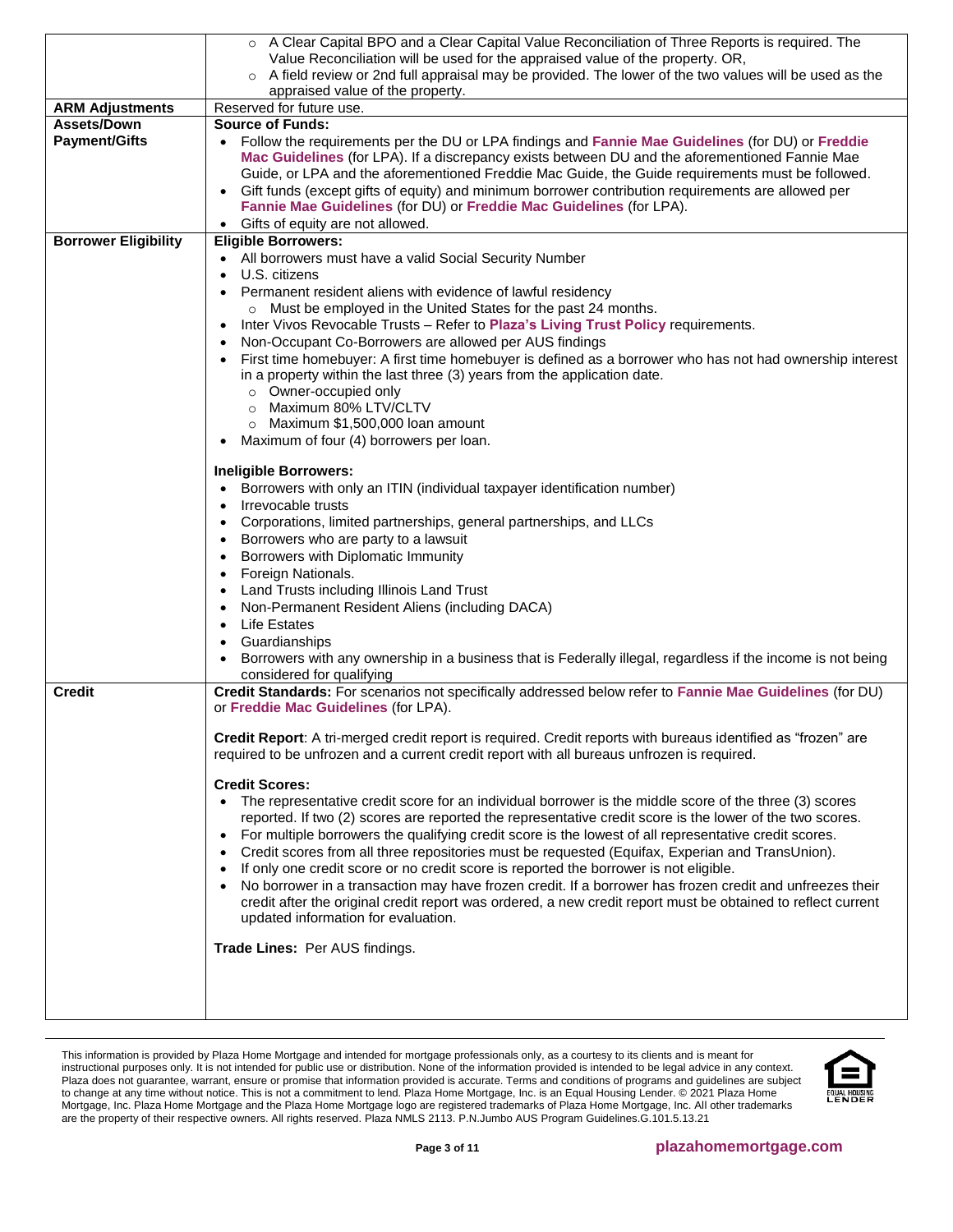|                               | <b>Mortgage/Rental History:</b><br>A minimum of twenty four (24) months verified housing history is required and must reflect 0 x 30 lates.                                                                                                                                                                                                                                                                                                                                                                              |
|-------------------------------|--------------------------------------------------------------------------------------------------------------------------------------------------------------------------------------------------------------------------------------------------------------------------------------------------------------------------------------------------------------------------------------------------------------------------------------------------------------------------------------------------------------------------|
|                               | Borrowers who have owned or rented for less than twenty four (24) months are eligible and must<br>document 0 x 30 for the period rated and must verify no payment for the remainder of the 24 months.<br>Borrowers living rent free are eligible and must provide explanation and verification of living rent free.<br>$\bullet$<br>All payment ratings on properties for all borrowers will be considered mortgage credit for grading<br>$\bullet$                                                                      |
|                               | purposes.<br>If primary residence housing history reflects a forbearance arrangement, the payment history must reflect<br>0 x 30 lates in the most recent 24 months since exiting forbearance. The payment history must be<br>provided by the lender/servicer.                                                                                                                                                                                                                                                           |
|                               | Bankruptcy - Chapter 7, 11, 13: Seven (7) years since discharge / dismissal date                                                                                                                                                                                                                                                                                                                                                                                                                                         |
|                               | Foreclosure: Seven (7) years since completion date                                                                                                                                                                                                                                                                                                                                                                                                                                                                       |
|                               | Notice of Default: Seven (7) years since filing date                                                                                                                                                                                                                                                                                                                                                                                                                                                                     |
|                               | Short Sale / Deed-in-Lieu: Seven (7) years since completion/sale date                                                                                                                                                                                                                                                                                                                                                                                                                                                    |
|                               | Mortgages Settled for Less, Renegotiated or Short Payoffs: Seven (7) years since settlement date                                                                                                                                                                                                                                                                                                                                                                                                                         |
|                               | Tax Liens, Judgments, Charge-Offs & Collections:<br>Satisfactory explanation for any delinquent credit from the borrower is required.<br>$\bullet$<br>Borrower must pay off all delinquent credit that has the potential to impact lien position.<br>$\bullet$<br>Collection accounts or charged-off accounts do not need to be paid off if the balance of an individual<br>$\bullet$<br>account is less than \$1000.00 or if there are multiple accounts the total balance of all accounts cannot<br>exceed \$2,500.00. |
|                               | <b>Credit Inquiries:</b><br>• All inquiries that have taken place within 120 days of the credit report date must be explained by the<br>borrower and documented accordingly.<br>Borrower must be qualified with any new debt.                                                                                                                                                                                                                                                                                            |
| <b>Disaster Policy</b>        | Refer to Plaza's Natural Disaster Policy for requirements.                                                                                                                                                                                                                                                                                                                                                                                                                                                               |
| <b>Flood Insurance</b>        | When flood insurance is required, an escrow account must be established for flood insurance premiums.                                                                                                                                                                                                                                                                                                                                                                                                                    |
| Geographic                    | Hawaii: Properties in Lava Flow Zones 1 or 2 are not allowed.                                                                                                                                                                                                                                                                                                                                                                                                                                                            |
| <b>Restrictions</b>           |                                                                                                                                                                                                                                                                                                                                                                                                                                                                                                                          |
| Identity of Interest /        | Texas: Texas Section 50(a)(6) transactions are not allowed.<br>All of the parties to a transaction should be independent of one another. Except as indicated below if a direct                                                                                                                                                                                                                                                                                                                                           |
| Non-Arm's Length              | relationship exists between or among the parties, the transaction is a non-arm's length transaction and the<br>loan is not eligible. The following transactions are eligible provided that such transactions and the related<br>circumstances are properly documented:                                                                                                                                                                                                                                                   |
|                               | • Sales or transfers between members of the same family. Transaction may not be due to any adverse<br>circumstances.                                                                                                                                                                                                                                                                                                                                                                                                     |
|                               | Property seller acting as his or her own real estate agent.<br>$\bullet$                                                                                                                                                                                                                                                                                                                                                                                                                                                 |
|                               | Borrower acting as his or her own real estate agent.<br>$\bullet$                                                                                                                                                                                                                                                                                                                                                                                                                                                        |
|                               | Borrower is the employee of the originating lender.<br>$\bullet$                                                                                                                                                                                                                                                                                                                                                                                                                                                         |
|                               | Borrower purchasing from his or her current landlord (cancelled checks or bank statements required to<br>$\bullet$<br>verify satisfactory pay history between borrower and landlord).                                                                                                                                                                                                                                                                                                                                    |
|                               | Investment property transactions must be arm's length (investment property are not eligible even for those<br>$\bullet$<br>exceptions listed above)                                                                                                                                                                                                                                                                                                                                                                      |
| Income &<br><b>Employment</b> | Income and Employment must be documented per the DU or LPA findings and all income sources and<br>methods of income calculation must meet the requirements in chapters B3-3 through B3-6 of the Fannie Mae<br>Single Family Selling Guide, published June 3, 2020 (for DU loans) or Sections 5102 through 5500 of the<br>Freddie Mac Single Family Seller/Servicer Guide, published June 10, 2020 (for LPA loans) and the<br>requirements below.                                                                         |
|                               | <b>Employment &amp; Income Stability:</b> Borrower(s) must have a minimum of two (2) years employment and<br>income history.                                                                                                                                                                                                                                                                                                                                                                                             |
|                               | Gaps in Employment: A minimum of two (2) years consecutive employment and income history is<br>$\bullet$<br>required to be documented. Gaps more than thirty (30) days during the past two (2) years require a                                                                                                                                                                                                                                                                                                           |

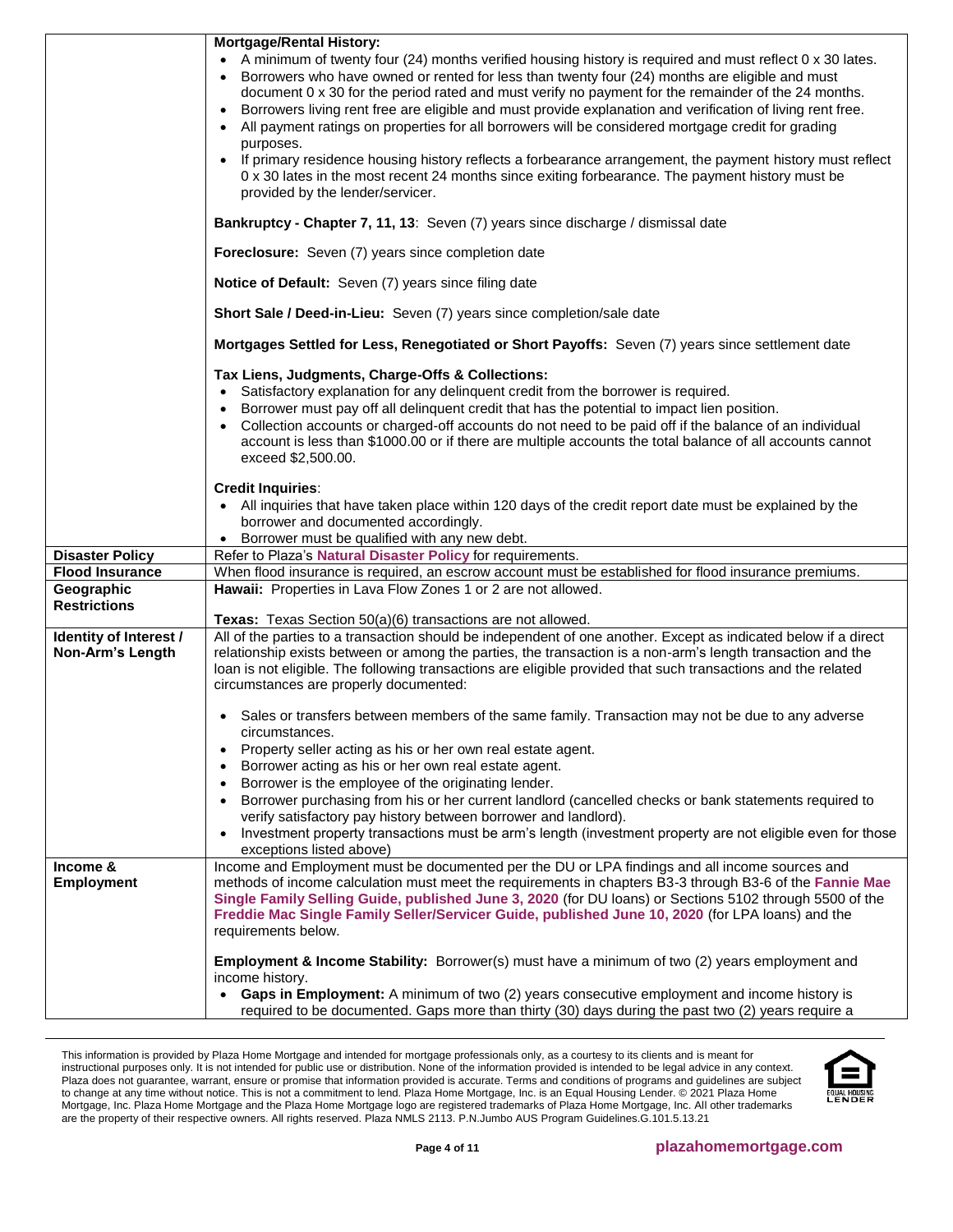| satisfactory letter of explanation and the borrower should be employed with their current employer for a<br>minimum of six (6) months.<br>Borrower(s) must execute an attestation at closing confirming no changes to employment and income<br>listed on the final loan application as a result of COVID-19 impacts. A sample of the attestation may be<br>found here.                                                                                                                                                                                                                                                                                                                                                                                                                                                                                                                                                                                                                                                                                                                                                                                                                                                                                                                                                                                                                                                                                                                                                                                                                                                                                    |
|-----------------------------------------------------------------------------------------------------------------------------------------------------------------------------------------------------------------------------------------------------------------------------------------------------------------------------------------------------------------------------------------------------------------------------------------------------------------------------------------------------------------------------------------------------------------------------------------------------------------------------------------------------------------------------------------------------------------------------------------------------------------------------------------------------------------------------------------------------------------------------------------------------------------------------------------------------------------------------------------------------------------------------------------------------------------------------------------------------------------------------------------------------------------------------------------------------------------------------------------------------------------------------------------------------------------------------------------------------------------------------------------------------------------------------------------------------------------------------------------------------------------------------------------------------------------------------------------------------------------------------------------------------------|
| <b>Income Documentation Requirements:</b>                                                                                                                                                                                                                                                                                                                                                                                                                                                                                                                                                                                                                                                                                                                                                                                                                                                                                                                                                                                                                                                                                                                                                                                                                                                                                                                                                                                                                                                                                                                                                                                                                 |
| <b>Income Analysis Form:</b><br>An income worksheet must be provided on every loan. Borrowers with multiple businesses must show<br>income/loss details separately, not in aggregate on the Income Worksheet. Plaza's Income Worksheet,<br>Fannie Mae Form 1084 or Freddie Mac Form 91 is required for self-employment income analysis.                                                                                                                                                                                                                                                                                                                                                                                                                                                                                                                                                                                                                                                                                                                                                                                                                                                                                                                                                                                                                                                                                                                                                                                                                                                                                                                   |
| <b>Salaried Borrowers:</b><br>Completed, signed and dated final Uniform Residential Mortgage Application.<br>Follow the requirements per the DU or LPA findings and Fannie Mae Guidelines (for DU) or Freddie<br>Mac Guidelines (for LPA). If a discrepancy exists between DU and the aforementioned Fannie Mae<br>Guide, or LPA and the aforementioned Freddie Mac Guide, the Guide requirements must be followed.<br>• Verbal Verification of Employment (see below)<br>Signed IRS Form 4506C.<br>$\bullet$                                                                                                                                                                                                                                                                                                                                                                                                                                                                                                                                                                                                                                                                                                                                                                                                                                                                                                                                                                                                                                                                                                                                             |
| Tax transcripts are required to be obtained for the income being considered for qualification.<br>o Wage transcripts are acceptable for W-2 borrowers.<br>o Borrower pulled transcripts are not acceptable.<br>o The IRS transcripts and the supporting income documentation must be consistent.                                                                                                                                                                                                                                                                                                                                                                                                                                                                                                                                                                                                                                                                                                                                                                                                                                                                                                                                                                                                                                                                                                                                                                                                                                                                                                                                                          |
| <b>Salaried Borrowers with Commission/Bonus:</b><br>Follow requirements above for salaried borrowers, plus<br>$\bullet$<br>Commission income must be documented with a written VOE breaking down the bonus or commission<br>income for the past 2 years or a year-to-date paystub and W-2's supporting the income.                                                                                                                                                                                                                                                                                                                                                                                                                                                                                                                                                                                                                                                                                                                                                                                                                                                                                                                                                                                                                                                                                                                                                                                                                                                                                                                                        |
| <b>Salaried Borrowers Verbal Verification of Employment (VVOE):</b><br>• Verbal VOE dated within ten (10) calendar days prior to closing (closing is defined as the notary date on<br>the Security Instrument).<br>• The verbal VOE must cover 24 months of employment. If the borrower has changed jobs during the past<br>two years, the verbal VOE must show the start and end dates for each job.<br>Any employment gaps one (1) month or greater must be addressed with a satisfactory signed letter of<br>explanation from the borrower.                                                                                                                                                                                                                                                                                                                                                                                                                                                                                                                                                                                                                                                                                                                                                                                                                                                                                                                                                                                                                                                                                                            |
| <b>Self-Employed Borrowers:</b><br>• Borrowers with a 25 percent or greater ownership interest in a business are considered self-employed and<br>will be evaluated as a self-employed borrower for underwriting purposes.<br>Completed, signed and dated final Uniform Residential Mortgage Application.<br>Follow the requirements per the DU or LPA findings and Fannie Mae Guidelines (for DU) or Freddie<br>$\bullet$<br>Mac Guidelines (for LPA). If a discrepancy exists between DU and the aforementioned Fannie Mae<br>Guide, or LPA and the aforementioned Freddie Mac Guide, the Guide requirements must be followed.<br>• COVID Overlay: Due to the pandemic's continuing impact on businesses, additional documentation is<br>required to support that the current business income is consistent with the qualifying income. Refer to the<br>COVID overly section below.<br>Verification of Business: The existence of the borrower's business must be verified within ten (10)<br>$\bullet$<br>calendar days prior to closing (based on the notary date on the security instrument). Methods of verifying<br>business include:<br>o Verification from a third party such as a CPA, regulatory agency or by an applicable licensing bureau.<br>If CPA letter is used it must indicate the borrower has been self-employed for a minimum of 2 years.<br>Signed IRS Form 4506C.<br>$\bullet$<br>Tax transcripts are required to be obtained from the IRS for income being considered for qualification.<br>o Borrower pulled transcripts are not acceptable.<br>The IRS transcripts and the supporting income documentation must be consistent. |
| If the tax return for the previous tax year is not filed a 12-month P&L and balance sheet for this period is<br>$\bullet$<br>required.                                                                                                                                                                                                                                                                                                                                                                                                                                                                                                                                                                                                                                                                                                                                                                                                                                                                                                                                                                                                                                                                                                                                                                                                                                                                                                                                                                                                                                                                                                                    |

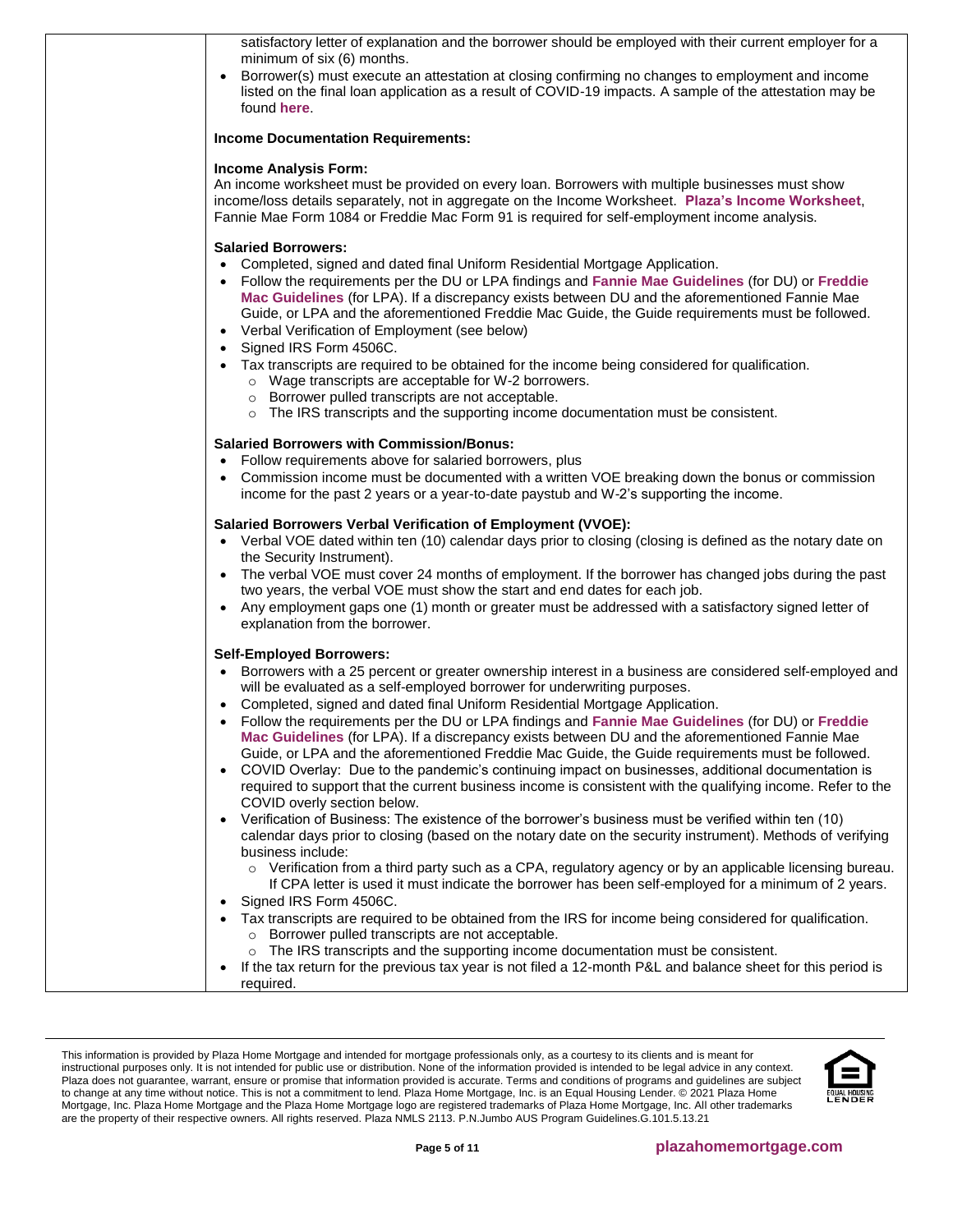| • If the most recent year's tax returns have not been filed by the IRS deadline, an executed copy of the<br>borrower's extension request for both personal and business tax returns must be provided.                                                                                                                                                                                                                                                                                                                                                                                                                                                                                                                                                                   |
|-------------------------------------------------------------------------------------------------------------------------------------------------------------------------------------------------------------------------------------------------------------------------------------------------------------------------------------------------------------------------------------------------------------------------------------------------------------------------------------------------------------------------------------------------------------------------------------------------------------------------------------------------------------------------------------------------------------------------------------------------------------------------|
| COVID Overlay Self-employed: Additional Requirements for P&L, Balance Sheet, & Business Bank<br>Statements:                                                                                                                                                                                                                                                                                                                                                                                                                                                                                                                                                                                                                                                             |
| Underwriters should apply additional due diligence and review the recent activity of the business and any<br>impact the current economic environment has taken on the flow of income in order to determine if the<br>borrower's income is stable and there is a reasonable expectation of continuance. The underwriter must<br>include comments/justification of their analysis to clearly explain their conclusion of the effect to the business.                                                                                                                                                                                                                                                                                                                      |
| The following additional documentation is required to support the decision that the self-employment income<br>meets requirements:<br>• An audited year-to-date P&L, no older than 60 days from the Note date, reporting business revenue,                                                                                                                                                                                                                                                                                                                                                                                                                                                                                                                               |
| expenses, and net income up to and including the most recent month preceding the loan application date,<br>and a Balance Sheet; or                                                                                                                                                                                                                                                                                                                                                                                                                                                                                                                                                                                                                                      |
| • An unaudited year-to-date P&L, no older than 60 days from the Note date, signed by the borrower<br>reporting business revenue, expenses, and net income up to and including the most recent month<br>preceding the loan application date, and (3) business bank statements from the most recent three months<br>represented on the year-to-date P&L and a Balance Sheet.                                                                                                                                                                                                                                                                                                                                                                                              |
| o For example, the business bank statements should be from March through May 2021 for a year-to-<br>date profit and loss statement dated through May 31, 2021.                                                                                                                                                                                                                                                                                                                                                                                                                                                                                                                                                                                                          |
| The three most recent bank statements must support and/or not conflict with the information<br>presented in the current year-to-date P&L statement. Otherwise, additional statements must be<br>obtained or other documentation to support the information from the current year-to-date P&L<br>statement must be provided.                                                                                                                                                                                                                                                                                                                                                                                                                                             |
| <b>COVID Overlay Self-employed: Small Business Administration (SBA) Loans and Grants:</b><br>The existence of a Paycheck Protection Program (PPP) loan or any other similar COVID related loan or grant<br>could be helpful information in analyzing the borrower's business. PPP loan terms allow deferred payments for<br>a specified period, no personal loan guarantee, and the potential for all or some portion of the loan to be<br>forgiven. Therefore, a payment for the PPP loan does not need to be included in the borrower's liabilities at<br>this time. Once it has been determined that any portion of the PPP loan must be repaid, follow the<br>requirements of the "Employment and Income" and "Debts and Liabilities" sections of these guidelines. |
| A payment for the PPP loan does not need to be included in the borrower's liabilities at this time.<br>Proceeds from the PPP loan must not be included as business income or assets.<br>PPP loan proceeds cannot be used for the subject transaction down payment, closing costs, prepaids or<br>reserves.                                                                                                                                                                                                                                                                                                                                                                                                                                                              |
| Follow all other requirements in this section for underwriting self-employed borrowers.                                                                                                                                                                                                                                                                                                                                                                                                                                                                                                                                                                                                                                                                                 |
| Other Income:<br>For all other income sources follow the DU or LPA findings and Fannie Mae Guidelines (for DU) or Freddie<br>Mac Guidelines (for LPA). If a discrepancy exists between DU and the aforementioned Fannie Mae Guide, or<br>LPA and the aforementioned Freddie Mac Guide, the Guide requirements must be followed.                                                                                                                                                                                                                                                                                                                                                                                                                                         |
| Ineligible Income:<br>Any source that cannot be verified.                                                                                                                                                                                                                                                                                                                                                                                                                                                                                                                                                                                                                                                                                                               |
| Income or employment commencing after the Note date. All income must be documented prior to the Note<br>date.                                                                                                                                                                                                                                                                                                                                                                                                                                                                                                                                                                                                                                                           |
| Restricted stock income (RSU).<br>Income that is temporary.                                                                                                                                                                                                                                                                                                                                                                                                                                                                                                                                                                                                                                                                                                             |
| Rental Income (Boarder Income) received from the borrower's primary residence.                                                                                                                                                                                                                                                                                                                                                                                                                                                                                                                                                                                                                                                                                          |
| Expense account payments.<br>Retained earnings.<br>$\bullet$                                                                                                                                                                                                                                                                                                                                                                                                                                                                                                                                                                                                                                                                                                            |
| Automobile allowances.                                                                                                                                                                                                                                                                                                                                                                                                                                                                                                                                                                                                                                                                                                                                                  |

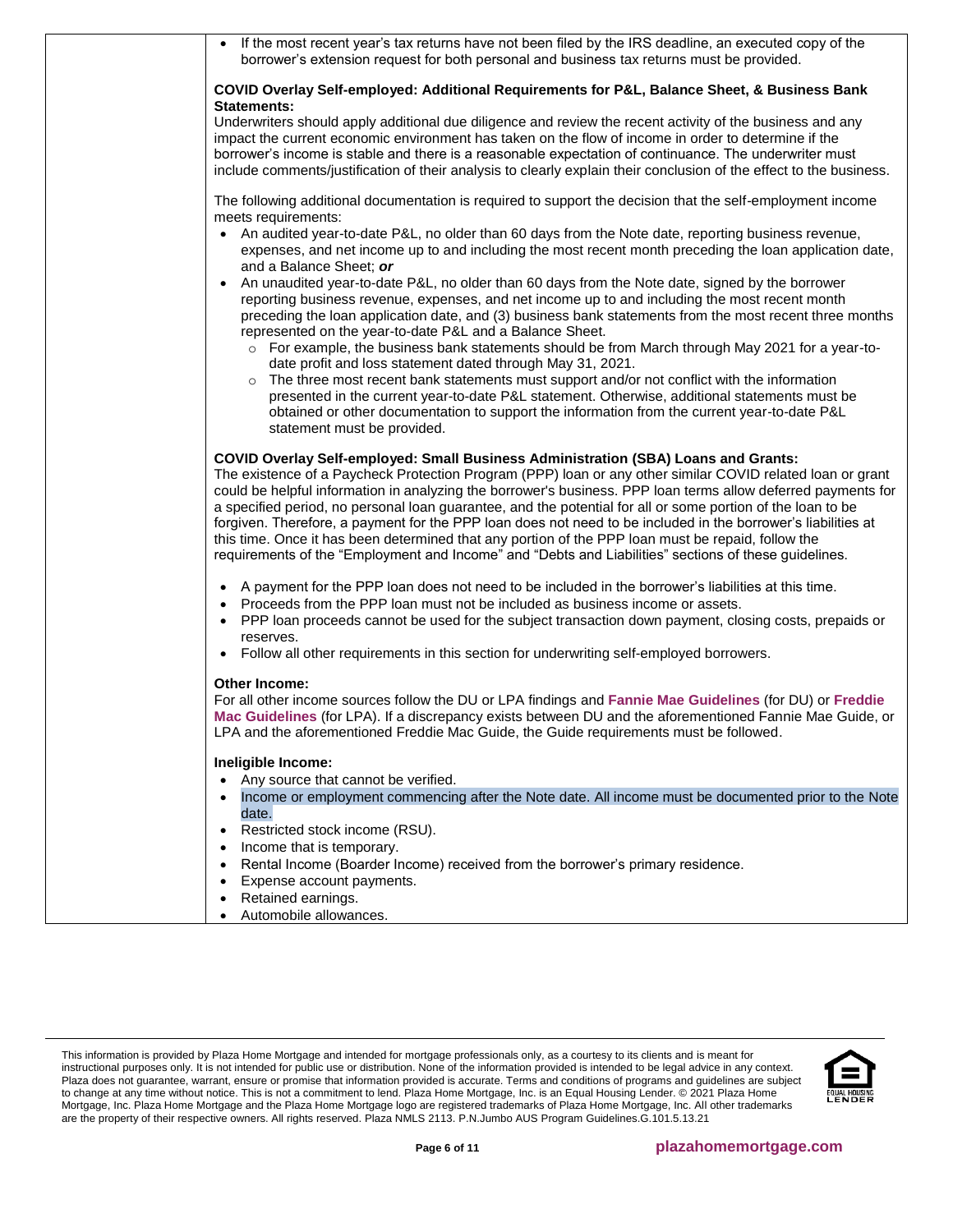| <b>Insurance</b>            | Adequate insurance is required for HOI and flood as applicable. For Insurance requirements refer to Plaza's<br><b>Hazard and Flood Insurance Policy.</b>                                                                                     |                                                                                                                                                                                                       |                                                                                                                 |  |
|-----------------------------|----------------------------------------------------------------------------------------------------------------------------------------------------------------------------------------------------------------------------------------------|-------------------------------------------------------------------------------------------------------------------------------------------------------------------------------------------------------|-----------------------------------------------------------------------------------------------------------------|--|
|                             | Properties where the insurance coverage on the declaration page does not cover the loan amount must<br>$\bullet$<br>have a cost estimate from the insurance company or agent evidencing the property is insured for its<br>replacement cost. |                                                                                                                                                                                                       |                                                                                                                 |  |
|                             | inception date on the hazard policy.                                                                                                                                                                                                         | Hazard insurance must have the same inception date as the date of disbursement on purchase money<br>mortgages. This may be documented with a post-closing Closing Disclosure or the correction of the |                                                                                                                 |  |
| <b>Interested Party</b>     | Interested party contributions include funds contributed by the property seller, builder, developer, real                                                                                                                                    |                                                                                                                                                                                                       |                                                                                                                 |  |
| <b>Contributions</b>        | estate agent or any other party with an interest in the real estate transaction.                                                                                                                                                             |                                                                                                                                                                                                       |                                                                                                                 |  |
|                             |                                                                                                                                                                                                                                              |                                                                                                                                                                                                       |                                                                                                                 |  |
|                             | $\bullet$<br>reserves.                                                                                                                                                                                                                       | May only be used for closing costs and prepaid expenses and may not be used for down payment or                                                                                                       |                                                                                                                 |  |
|                             | Maximum interested party contributions are limited to:                                                                                                                                                                                       |                                                                                                                                                                                                       |                                                                                                                 |  |
|                             | <b>Occupancy</b>                                                                                                                                                                                                                             | <b>LTV/CLTV/HCLTV</b>                                                                                                                                                                                 | <b>Maximum Seller Contributions</b>                                                                             |  |
|                             | Primary Residence and                                                                                                                                                                                                                        | >75%                                                                                                                                                                                                  | 6%                                                                                                              |  |
|                             | Second Home                                                                                                                                                                                                                                  | $\leq 75\%$                                                                                                                                                                                           | 9%                                                                                                              |  |
|                             | <b>Investment Properties</b>                                                                                                                                                                                                                 | All LTVs                                                                                                                                                                                              | 2%                                                                                                              |  |
|                             | <b>Seller Concessions:</b>                                                                                                                                                                                                                   |                                                                                                                                                                                                       |                                                                                                                 |  |
|                             | Seller contributions in excess of the interested party contribution limits or contributions not being used for                                                                                                                               |                                                                                                                                                                                                       |                                                                                                                 |  |
|                             | prepaid expenses or closing costs are considered seller concessions. The amount of the seller concession                                                                                                                                     |                                                                                                                                                                                                       |                                                                                                                 |  |
|                             | must be deducted from the purchase price and appraised value to determine the LTV.                                                                                                                                                           |                                                                                                                                                                                                       |                                                                                                                 |  |
| <b>Loan Limits</b>          |                                                                                                                                                                                                                                              |                                                                                                                                                                                                       | The minimum loan amount is \$1 above the conforming limit for the property county and number of units. Loans    |  |
|                             | in High Balance/Super Conforming locations must be \$1 over the High Balance or Super Conforming limit for<br>the property location. Conforming loan limit look-up tool.                                                                     |                                                                                                                                                                                                       |                                                                                                                 |  |
|                             |                                                                                                                                                                                                                                              |                                                                                                                                                                                                       |                                                                                                                 |  |
|                             | Refer to the Eligibility Matrix for maximum loan amounts.                                                                                                                                                                                    |                                                                                                                                                                                                       |                                                                                                                 |  |
| <b>Max Financed</b>         | $\bullet$                                                                                                                                                                                                                                    | Primary residence: There is no limit on number of financed properties the borrower owns.                                                                                                              |                                                                                                                 |  |
| <b>Properties /</b>         | $\bullet$                                                                                                                                                                                                                                    | Second home and investment property: Follow Fannie Mae or Freddie Mac guidelines per the AUS                                                                                                          |                                                                                                                 |  |
| <b>Exposure</b>             | findings.                                                                                                                                                                                                                                    |                                                                                                                                                                                                       |                                                                                                                 |  |
|                             | Maximum Loans/Maximum Exposure: A maximum of two Plaza Jumbo loans and no more than four total                                                                                                                                               |                                                                                                                                                                                                       |                                                                                                                 |  |
|                             | Plaza loans are permitted to one borrower.                                                                                                                                                                                                   |                                                                                                                                                                                                       |                                                                                                                 |  |
| Mortgage Insurance          | Not applicable, regardless of LTV.                                                                                                                                                                                                           |                                                                                                                                                                                                       |                                                                                                                 |  |
| Occupancy                   | Owner-occupied primary residences<br>$\bullet$                                                                                                                                                                                               |                                                                                                                                                                                                       |                                                                                                                 |  |
|                             | Second homes<br>$\bullet$                                                                                                                                                                                                                    |                                                                                                                                                                                                       |                                                                                                                 |  |
|                             | <b>Investment Properties</b><br>$\bullet$                                                                                                                                                                                                    |                                                                                                                                                                                                       |                                                                                                                 |  |
|                             |                                                                                                                                                                                                                                              | For cash-out refinances of an investment property, a borrower signed Business Purpose &                                                                                                               | Occupancy Affidavit indicating the loan purpose is for the acquisition, improvement or maintenance              |  |
|                             |                                                                                                                                                                                                                                              | of a rental property is required. The Affidavit must be signed prior to or at closing.                                                                                                                |                                                                                                                 |  |
|                             |                                                                                                                                                                                                                                              | $\circ$ Cash-out loan proceeds used for any personal use are not eligible.                                                                                                                            |                                                                                                                 |  |
| <b>Property Eligibility</b> | <b>Eligible Properties:</b>                                                                                                                                                                                                                  |                                                                                                                                                                                                       |                                                                                                                 |  |
|                             | Attached/detached SFRs                                                                                                                                                                                                                       |                                                                                                                                                                                                       |                                                                                                                 |  |
|                             | Attached/detached PUDs<br>$\bullet$                                                                                                                                                                                                          |                                                                                                                                                                                                       |                                                                                                                 |  |
|                             | Condos<br>$\bullet$<br>2-4 units                                                                                                                                                                                                             |                                                                                                                                                                                                       |                                                                                                                 |  |
|                             |                                                                                                                                                                                                                                              |                                                                                                                                                                                                       |                                                                                                                 |  |
|                             | <b>Condominiums:</b>                                                                                                                                                                                                                         |                                                                                                                                                                                                       |                                                                                                                 |  |
|                             |                                                                                                                                                                                                                                              | All condos must be Fannie Mae or Freddie Mac warrantable corresponding to the AUS findings.                                                                                                           |                                                                                                                 |  |
|                             | Condos with litigation are ineligible.<br>$\bullet$                                                                                                                                                                                          |                                                                                                                                                                                                       |                                                                                                                 |  |
|                             | Minimum square footage 400 square feet.                                                                                                                                                                                                      |                                                                                                                                                                                                       |                                                                                                                 |  |
|                             | Land-to-Value:                                                                                                                                                                                                                               |                                                                                                                                                                                                       |                                                                                                                 |  |
|                             | The property site should be of a size, shape, and topography that is generally conforming and                                                                                                                                                |                                                                                                                                                                                                       |                                                                                                                 |  |
|                             |                                                                                                                                                                                                                                              |                                                                                                                                                                                                       | acceptable in the market area. It must also have competitive utilities, street improvements, adequate vehicular |  |
|                             | access, and other amenities. As amenities, easements, and encroachments may either detract from or<br>enhance the marketability of a site, the appraiser must reflect them in his or her analysis and evaluation. The                        |                                                                                                                                                                                                       |                                                                                                                 |  |

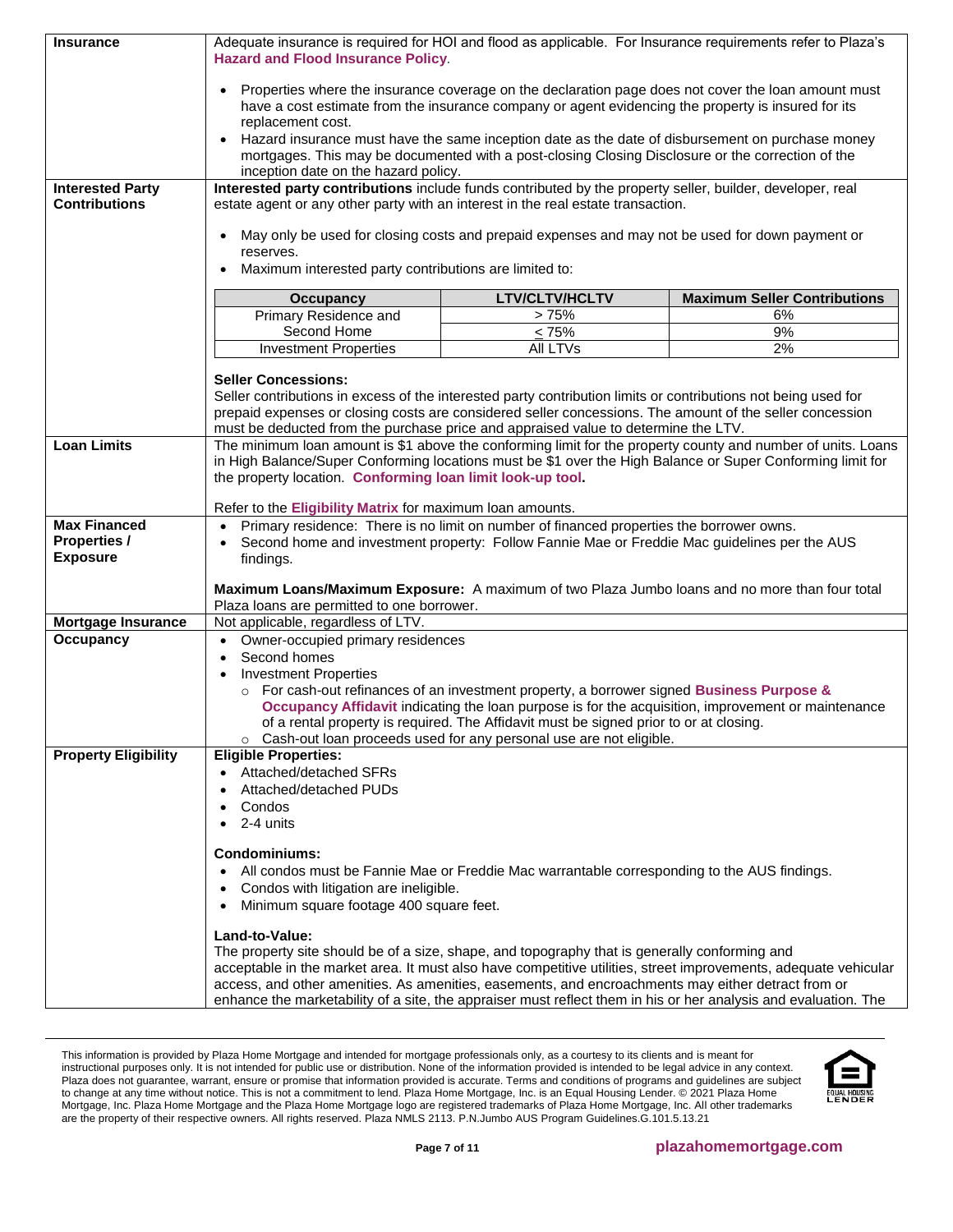|                          | appraiser must comment if the site has adverse conditions or if there is market resistance to a property<br>because the site is not compatible with the neighborhood or the requirements of the competitive market, and<br>assess the effect, if any, on the value and marketability of the property.                                                                                                                                                                                                                                                                                                                                                                                                                                                                                                                                                                                                                                                                           |
|--------------------------|---------------------------------------------------------------------------------------------------------------------------------------------------------------------------------------------------------------------------------------------------------------------------------------------------------------------------------------------------------------------------------------------------------------------------------------------------------------------------------------------------------------------------------------------------------------------------------------------------------------------------------------------------------------------------------------------------------------------------------------------------------------------------------------------------------------------------------------------------------------------------------------------------------------------------------------------------------------------------------|
|                          | Properties with $> 10 \le 20$ acres:<br>Properties cannot be zoned agricultural or rural (agricultural/residential is eligible)<br>$\bullet$<br>Three comparable sales with similar acreage are required.                                                                                                                                                                                                                                                                                                                                                                                                                                                                                                                                                                                                                                                                                                                                                                       |
|                          | Declining Markets: Reduce maximum LTV/CLTV by 10%                                                                                                                                                                                                                                                                                                                                                                                                                                                                                                                                                                                                                                                                                                                                                                                                                                                                                                                               |
|                          | <b>Ineligible Properties:</b><br>• 2-4 unit second home properties<br>Co-ops<br>$\bullet$<br>Condotels/Condo Hotels<br>$\bullet$<br>Factory built housing/Manufactured Homes/Mobile Homes<br>Mixed-Use Properties<br>Leasehold<br>Model Home Leasebacks<br>Non-Warrantable Condominiums<br>$\bullet$<br>Properties with condition rating of C5/C6<br>$\bullet$<br>Properties with construction rating of Q6<br>Properties located in areas where a valid security interest in the property cannot be obtained<br>Properties >20 acres<br>Properties with a private transfer fee covenant unless the covenant is excluded under 12CFR 1228 as an<br>$\bullet$<br>excepted transfer fee covenant<br>Tenants-in-Common projects (TICs)<br>Unique properties<br>Log homes<br>Working farms, ranches or orchards<br>Agricultural zoning (agricultural/residential is eligible)<br>$\bullet$<br>Commercially zoned properties<br>$\bullet$<br>Geodesic dome homes<br>Geothermal homes |
|                          | Timeshares<br>$\bullet$<br>Properties subject to existing oil or gas leases (exceptions allowed case-by-case)<br>٠                                                                                                                                                                                                                                                                                                                                                                                                                                                                                                                                                                                                                                                                                                                                                                                                                                                              |
|                          | Properties located on Indian/Native American tribal land<br>Properties with UCC filings <sup>1</sup> , private transfer covenants, mechanics liens and other items that would<br>impact title (including PACE liens), marketability or foreclosure are not allowed. <sup>1</sup> Properties with solar<br>panels are eligible and must follow Fannie Mae guidelines. Payoff of a HERO or PACE lien is considered<br>cash-out.                                                                                                                                                                                                                                                                                                                                                                                                                                                                                                                                                   |
| <b>Property Flips</b>    | The seller must have taken title to the property a minimum of 90 days prior to the date of the purchase<br>contract of the subject transaction.                                                                                                                                                                                                                                                                                                                                                                                                                                                                                                                                                                                                                                                                                                                                                                                                                                 |
| <b>Qualifying Ratios</b> | Refer to the Eligibility Matrix for qualifying ratios.<br>Fixed Rate: Qualify at the Note rate.                                                                                                                                                                                                                                                                                                                                                                                                                                                                                                                                                                                                                                                                                                                                                                                                                                                                                 |
|                          | <b>Revolving Charges/Lines of Credit:</b><br>Follow the requirements per the DU or LPA findings and Fannie Mae Guidelines (for DU) or Freddie Mac<br>Guidelines (for LPA). If a discrepancy exists between DU and the aforementioned Fannie Mae Guide, or LPA<br>and the aforementioned Freddie Mac Guide, the Guide requirements must be followed.                                                                                                                                                                                                                                                                                                                                                                                                                                                                                                                                                                                                                             |
|                          | <b>Installment Debt:</b><br>Follow the requirements per the DU or LPA findings and Fannie Mae Guidelines (for DU) or Freddie Mac<br>Guidelines (for LPA). If a discrepancy exists between DU and the aforementioned Fannie Mae Guide, or LPA<br>and the aforementioned Freddie Mac Guide, the Guide requirements must be followed.                                                                                                                                                                                                                                                                                                                                                                                                                                                                                                                                                                                                                                              |
|                          | Home Equity Line of Credit (HELOC):<br>• For HELOC loans paid off at closing the line must be closed to any future draws. A requirement on title<br>commitment for payoff and cancellation of HELOC is acceptable to document.<br>Subordination of HELOC loans is permitted up to maximum CLTV per matrix.<br>$\bullet$                                                                                                                                                                                                                                                                                                                                                                                                                                                                                                                                                                                                                                                         |

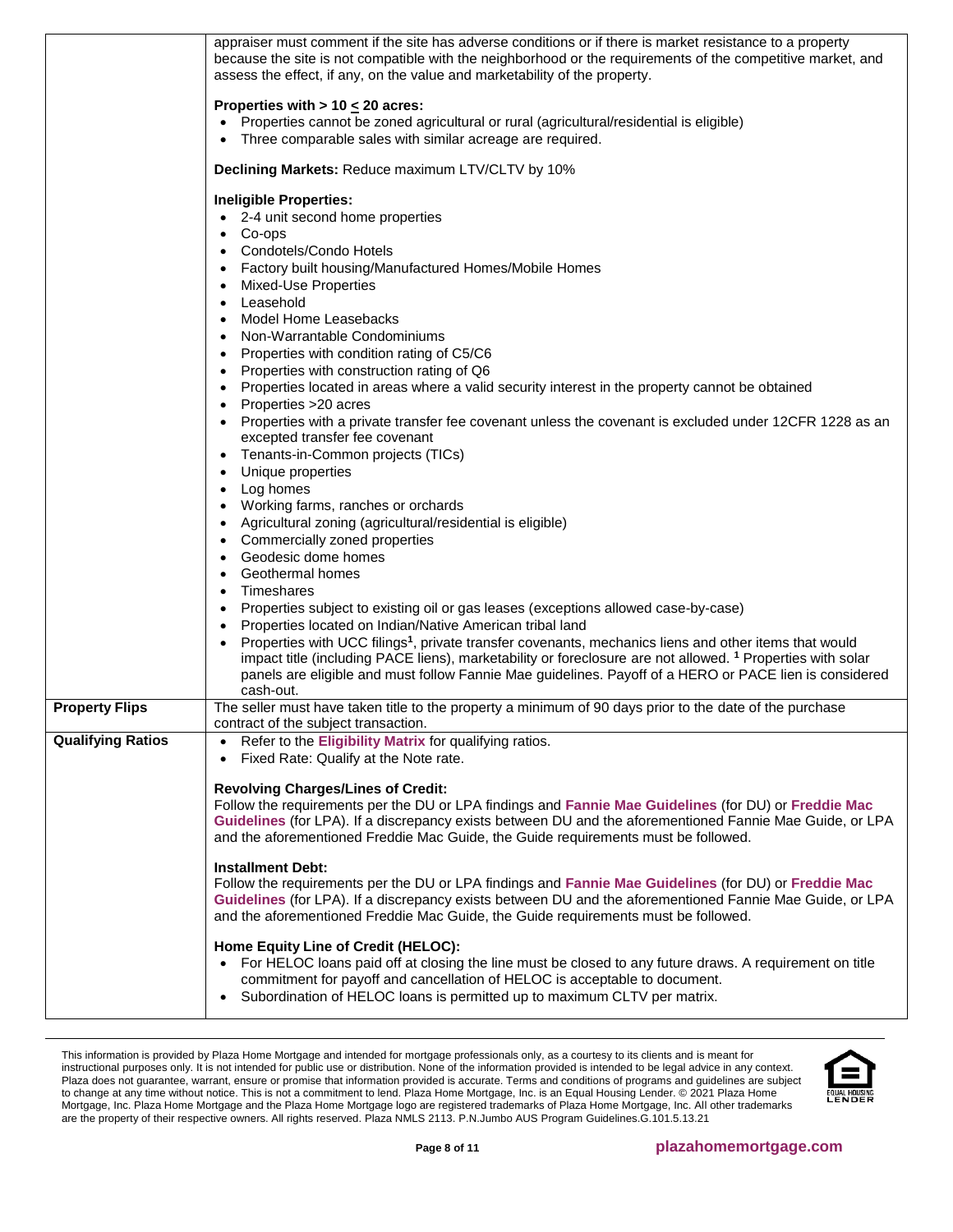|                                      | Departure Residence - Pending Sale of Departing Residence or Conversion of Departing Residence to                                                                                                                |
|--------------------------------------|------------------------------------------------------------------------------------------------------------------------------------------------------------------------------------------------------------------|
|                                      | <b>Investment Property:</b>                                                                                                                                                                                      |
|                                      | Follow the requirements per the DU or LPA findings and Fannie Mae Guidelines (for DU) or Freddie Mac<br>Guidelines (for LPA). If a discrepancy exists between DU and the aforementioned Fannie Mae Guide, or LPA |
|                                      | and the aforementioned Freddie Mac Guide, the Guide requirements must be followed.                                                                                                                               |
|                                      |                                                                                                                                                                                                                  |
|                                      | For treatment of liabilities or qualifying ratios not addressed herein refer to Fannie Mae and Freddie Mac<br>guidelines.                                                                                        |
| <b>Repair Escrows</b>                | Loans with escrows for completion of postponed improvements (escrow holdbacks) are not eligible.                                                                                                                 |
| <b>Reserves</b>                      | Reserves must be verified and comprised of liquid assets that borrower can readily access.                                                                                                                       |
|                                      | Reserve requirements are listed below. If more than one attribute applies, follow the greater reserve<br>requirement.                                                                                            |
|                                      | • Loan Amount $\leq$ \$1,000,000: Per AUS                                                                                                                                                                        |
|                                      | Loan Amount > \$1,000,000: Greater of AUS or 3 months PITIA<br>$\bullet$                                                                                                                                         |
|                                      | LTV/CLTV/HCLTV > 80%: 6 months PITIA                                                                                                                                                                             |
|                                      | Reserves and Multiple Financed Properties: Follow Fannie Mae Guidelines (for DU) or Freddie Mac<br><b>Guidelines (for LPA).</b>                                                                                  |
|                                      | <b>Ineligible Sources for Reserves:</b>                                                                                                                                                                          |
|                                      | • Equity lines of credit or Bridge loans or any other borrowed funds                                                                                                                                             |
|                                      | Gift funds                                                                                                                                                                                                       |
|                                      | Cash out from the subject property                                                                                                                                                                               |
| <b>Subordinate</b>                   | Subordinate financing is allowed per the Credit Matrix. Subordinate liens must conform to Fannie Mae and                                                                                                         |
| <b>Financing</b><br><b>Temporary</b> | Freddie Mac Guidelines.<br>Not allowed.                                                                                                                                                                          |
| <b>Buydowns</b>                      |                                                                                                                                                                                                                  |
| <b>Texas Home Equity</b>             | Not allowed.                                                                                                                                                                                                     |
| <b>Transactions</b>                  | • Purchase                                                                                                                                                                                                       |
|                                      | Rate/Term Refinance<br>$\bullet$                                                                                                                                                                                 |
|                                      | Cash-Out Refinance                                                                                                                                                                                               |
|                                      | Seasoning: Seasoning is calculated from the Note date of the previous loan.                                                                                                                                      |
|                                      | <b>Rate/Term Refinance:</b>                                                                                                                                                                                      |
|                                      | The new loan amount may include the:                                                                                                                                                                             |
|                                      | o Principal balance of the existing first lien                                                                                                                                                                   |
|                                      | o Payoff of a purchase second lien                                                                                                                                                                               |
|                                      | o Payoff of a co-owner pursuant to a written agreement                                                                                                                                                           |
|                                      | o Financing of the payment of prepaid items and closing costs<br>$\circ$ Payoff of a non-purchase second lien seasoned a minimum of 12 months from date of application.                                          |
|                                      | The second lien must not evidence draws exceeding \$2,000 within the past 12 months from date of                                                                                                                 |
|                                      | application. Withdrawal activity must be documented with a transaction history of the line of credit.                                                                                                            |
|                                      | Minimum of 6 months seasoning from the Note date of the new transaction required if previous refinance                                                                                                           |
|                                      | was cash-out, including the pay-off of a non-seasoned subordinate lien.                                                                                                                                          |
|                                      | For properties purchased more than six (6) months prior to the closing date the current appraised value<br>$\bullet$                                                                                             |
|                                      | may be used to calculate LTV.<br>For properties purchased within six (6) months of closing date the LTV will be based upon the lesser of                                                                         |
|                                      | the original sales price or the current appraised value conclusion from the appraiser. Original sales price                                                                                                      |
|                                      | will be determined from the Closing Disclosure from the subject acquisition transaction.                                                                                                                         |
|                                      | Inherited properties are exempt from this seasoning requirement. LTV will be calculated off current<br>$\bullet$                                                                                                 |
|                                      | appraised value.                                                                                                                                                                                                 |
|                                      | Cash back to the borrower is limited to the lesser of \$2,000 or 1% of the new loan. Principal reduction is                                                                                                      |
|                                      | permitted up to a maximum of \$2,000.<br>Properties listed for sale are ineligible for refinance unless the listing was withdrawn (or expired) prior to                                                          |
|                                      | the application date.                                                                                                                                                                                            |
|                                      |                                                                                                                                                                                                                  |
|                                      |                                                                                                                                                                                                                  |
|                                      |                                                                                                                                                                                                                  |

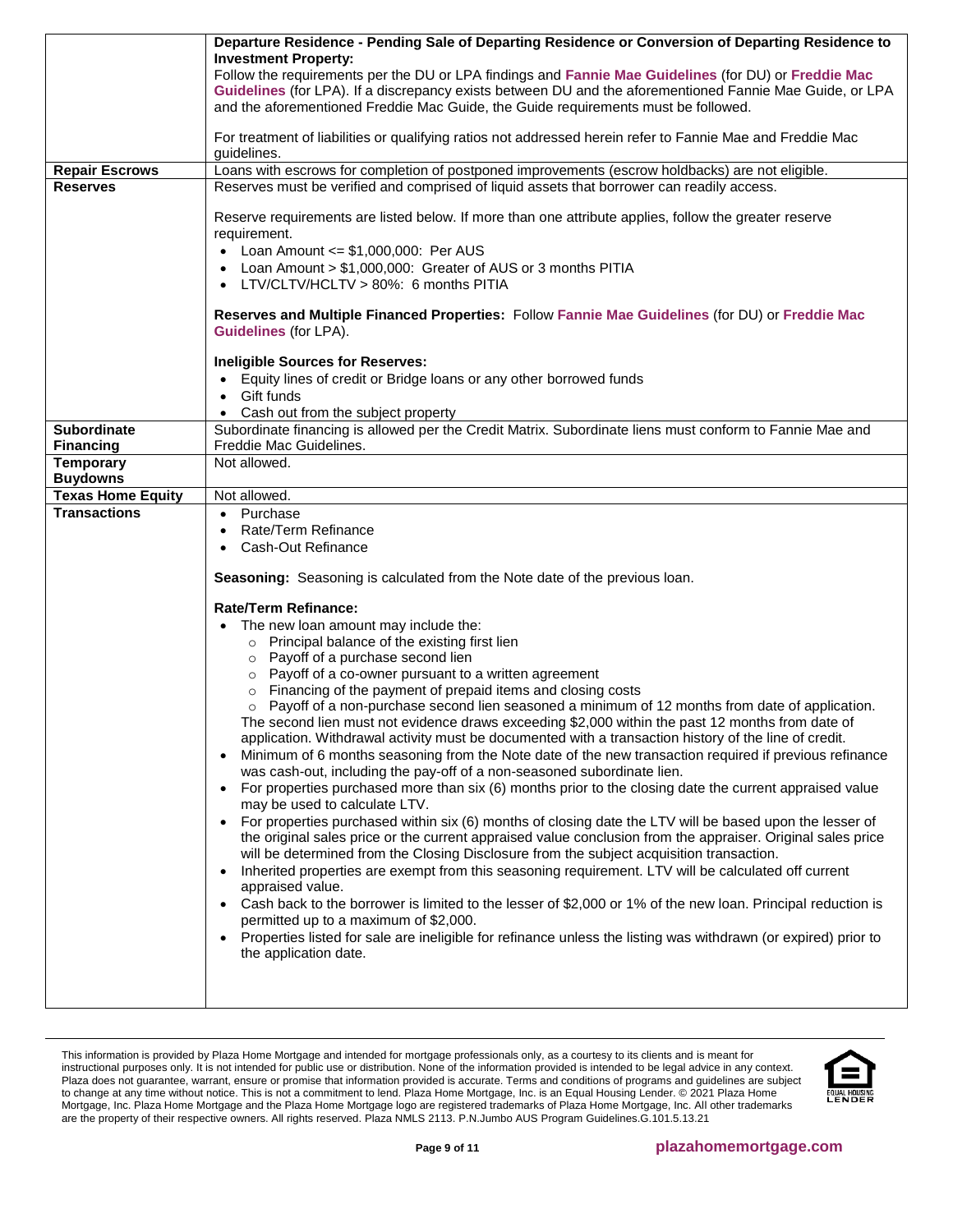| <b>Cash-Out Refinance:</b>                                                                                                         |
|------------------------------------------------------------------------------------------------------------------------------------|
| • Borrower must have held title for a minimum of 6 months from disbursement date.                                                  |
| The current appraised value may be used to calculate LTV.                                                                          |
| Properties listed for sale are ineligible for refinance unless the listing was withdrawn (or expired) six (6)                      |
| months prior to the date of closing.                                                                                               |
| Texas Cash-Out refinances are ineligible.                                                                                          |
| <b>Continuity of Obligation:</b>                                                                                                   |
| For a refinance transaction to be eligible for purchase there must be a continuity of obligation of the                            |
| outstanding lien that will be paid through the refinance transaction. Continuity of obligation is met when any                     |
| one of the following exists:                                                                                                       |
| • At least one borrower is obligated on the new loan who was also a borrower obligated on the existing loan                        |
| being refinanced.                                                                                                                  |
| The borrower has been on title and residing in the property for at least 12 months and has either paid the                         |
| mortgage for the last 12 months or can demonstrate a relationship (relative, domestic partner, etc.) with                          |
| the current obligor.                                                                                                               |
| The loan being refinanced and the title to the property are in the name of a natural person or a limited                           |
| liability company (LLC) as long as the borrower owns at least 25% of the LLC prior to transfer. Transfer of                        |
| ownership from a corporation to an individual does not meet the continuity of obligation requirement.                              |
| The borrower has recently been legally awarded, the property (divorce, separation or dissolution of a<br>$\bullet$                 |
| domestic partnership).                                                                                                             |
| <b>Delayed Financing Refinance:</b>                                                                                                |
| Delayed financing refinances in which the borrowers purchased the subject property for cash within ninety                          |
| days (90) from the date of the application are eligible for purchase. Cash back to the borrower in excess of the                   |
| original purchase price or appraised value (whichever is less) is not allowed.                                                     |
| Delayed financing refinances are underwritten as rate and term refinances and are not subject to cash-out<br>$\bullet$             |
| refinancing program limitations.                                                                                                   |
| • A Closing Disclosure is required to document no mortgage financing was used to obtain the subject                                |
| property.<br>• Preliminary title reflects the borrower as the owner and no liens.                                                  |
| Funds used to purchase the property are fully documented and sourced and must be the borrower's own                                |
| funds (no gift funds or business funds).                                                                                           |
| Funds drawn from a HELOC on another property owned by the borrower, funds borrowed against a                                       |
| margin account or funds from a 401(k) loan are acceptable if the following requirements are met:                                   |
| o The borrowed funds are fully documented.                                                                                         |
| The borrowed funds are reflected on the Closing Disclosure (CD) as a payoff on the new refinance                                   |
| transaction.                                                                                                                       |
| Property may not be located in Texas.                                                                                              |
| <b>Contract for Deed / Land Contract: Ineligible</b>                                                                               |
| <b>Construction to Permanent Financing:</b>                                                                                        |
| Construction loan refinances are eligible as rate/term or cash-out refinances and must meet                                        |
| the following criteria:                                                                                                            |
| Only the permanent financing on a construction to perm loan is eligible. Single closing construction<br>$\bullet$                  |
| permanent loan refinances are ineligible.                                                                                          |
| Borrower must have held title to the lot for a minimum of 6 months prior to the closing of the permanent                           |
| loan.                                                                                                                              |
| The LTV will be based on the current appraised value if the borrower has held title to the lot for 12 or more<br>$\bullet$         |
| months prior to the closing date of the permanent loan.                                                                            |
| If the lot was acquired less than 12 months before the closing date of the permanent loan the LTV will be                          |
| based on the lesser of:<br>the original purchase price of the lot plus the total acquisition costs (sum of construction costs), or |
| $\circ$<br>the current appraised value of the lot plus the total acquisition costs (sum of construction costs).<br>$\circ$         |
| Appraiser's final inspection is required.                                                                                          |
| A certificate of occupancy is required from the applicable governing authority. If the applicable governing                        |
| authority does not require a certificate of occupancy proof must be provided.                                                      |
| Construction loan refinances in which the borrower has acted as builder are not eligible.<br>$\bullet$                             |
|                                                                                                                                    |